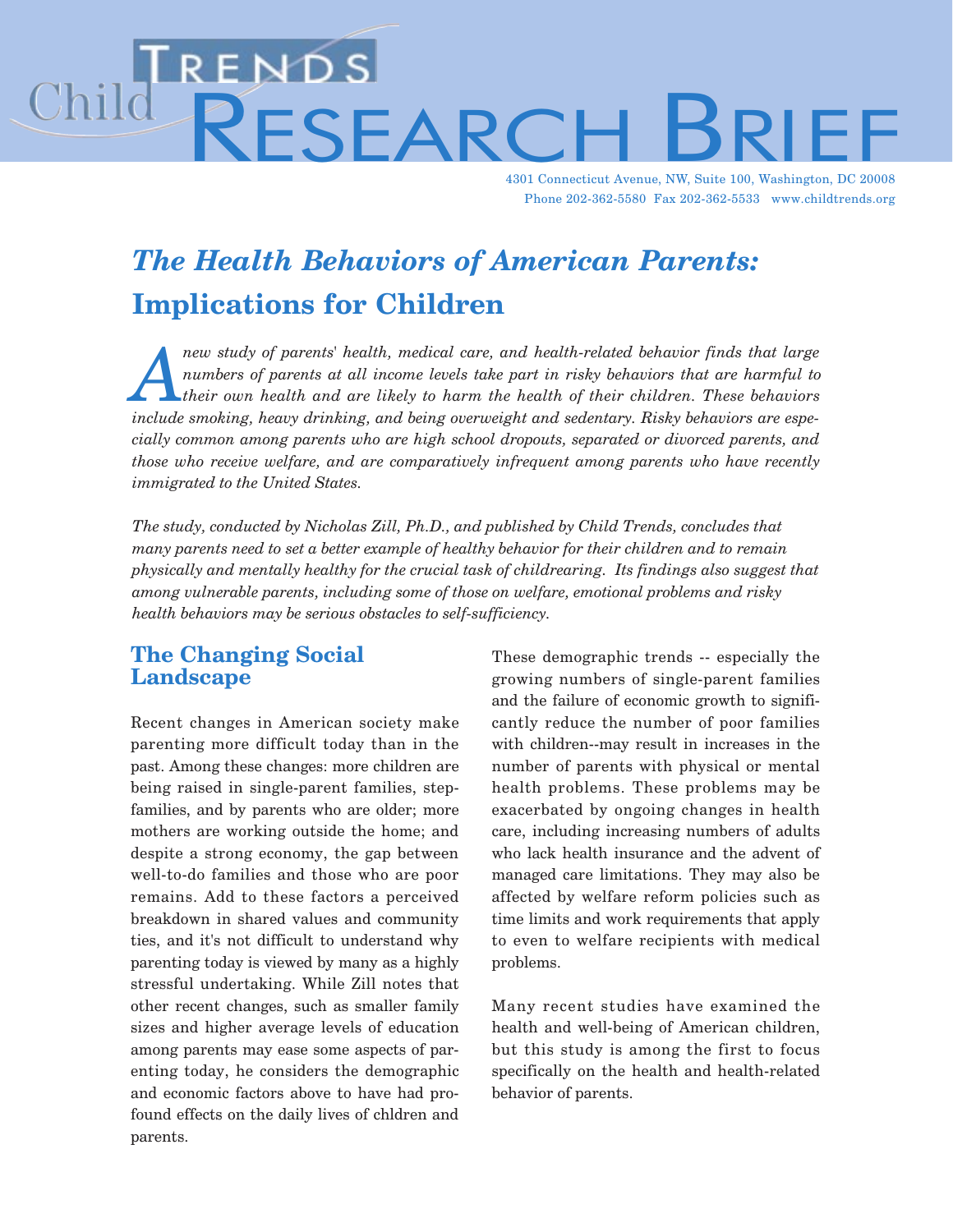Why does parents' health matter? Parents' ill health or unhealthy behavior can affect their ability to care for their children and earn a living, and their health-related behaviors set an example for their children's future health behaviors. Moreover, the health of parents has economic consequences for their employers and for the taxpaying public as a whole. Finally, ill health in parents, especially chronic health problems, can lead to family stress and disruption.

#### Risky Behaviors Prevalent Among Parents

Although more than 85 percent of American parents enjoy good to excellent health, many are not setting a good example for their children in terms of health-related behavior. At all income levels, significant numbers of parents engage in risky behaviors that are harmful to their own health and the health of their children, including smoking, heavy drinking, and being overweight and sedentary. One in three mothers and four in 10 fathers take part in at least one of these risky behaviors (see Figure 1). Such behaviors are especially common among parents who are high school dropouts, separated and divorced parents, and parents who receive welfare. These unhealthy behaviors are comparatively infrequent among recent immigrants, despite their relatively low education and income levels.

In addition:

- n One in eight parents (13 percent) is in fair to poor health or has a health-related limitation of activities. Ill health is equally common among mothers and fathers, but twice as many mothers (24 percent) as fathers (11 percent) have six or more doctor visits in the course of a year.
- Ill health is more common among older parents, parents with lower education and income levels, separated and divorced parents, and welfare recipients.
- $\blacksquare$  Working mothers and fathers tend to be in better health than those who are not employed outside the home.
- $\blacksquare$  Parents report more stress than physical problems. Close to half of mothers (44 percent) and more than a third of fathers (37 percent) report experiencing a lot of stress during the previous year. Majorities of separated and divorced parents report feelings of stress.
- $\Box$  One in eight mothers (13 percent) and one in 16 fathers (6 percent) sought professional help for emotional problems in the last year.
- $\blacksquare$  Mothers receiving welfare are five times more likely to experience severe negative feelings than nonpoor mothers, while poor mothers not receiving welfare are three times more likely to report such feelings.

Less than half of American mothers (46 percent) or fathers (45 percent) engaged in three or more of the following five preventive habits: always using seat belts while riding in a car, getting regular exercise, getting 7 to 8 hours of sleep per night, eating breakfast daily, and avoiding between-meal snacks. Parents who practice good health habits were similar in several respects to parents who refrained from engaging in risky behaviors; in

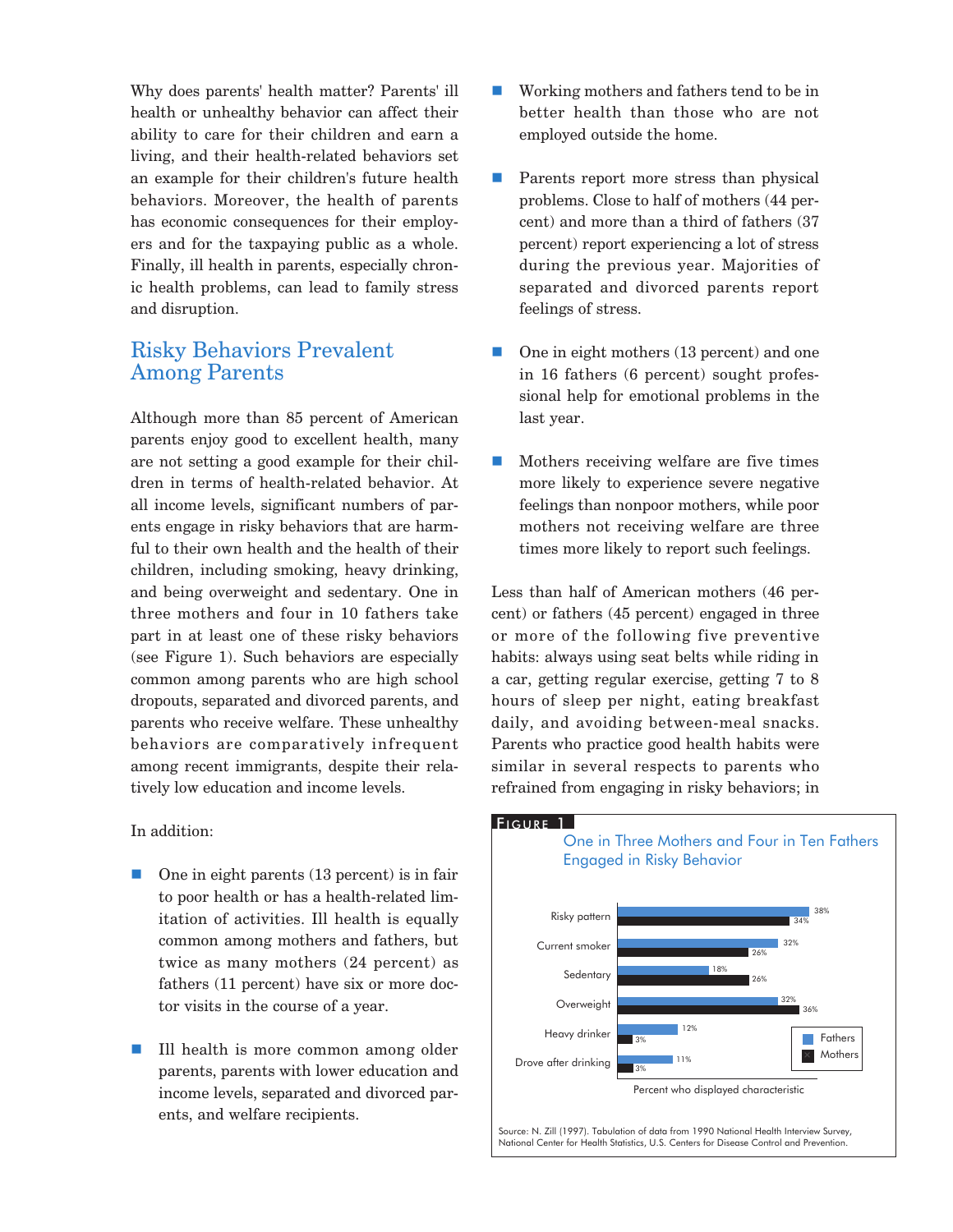particular, those with higher education and income levels were more likely to engage in the above-named preventive practices.

## Health Care Issues

For many people who engage in risky health behaviors, encouragement from a doctor or other medical professional can serve as a motivator toward positive behavioral change. How many American parents get the kind of health care that may help change longstanding habits? How many get even periodic health checkups?

The health care of parents with lower education and income levels is of particular interest given that they are more likely to be in poor health, suffer from depression and other negative feelings, and engage in risky behaviors. Also of interest is the frequency of health care visits by the growing numbers of parents who are not covered by any form of health insurance, as well as the quality of care received by parents covered by Medicaid -- both of these groups also have elevated rates of risky behavior.

Most parents reported having had a medical checkup in the previous two years, and parents with lower education and income levels are only somewhat less likely to have had medical exams than parents with higher education and income levels. But four in ten mothers and six in ten fathers have at least one indicator of inadequate health care, such as having no regular source of care, no doctor's visits in two or more years, or no dental visits in the last year (see Figure 2).

One parent in seven lacks health insurance coverage. These parents are the least likely to have had medical checkups in the previous two or more years. Parents without medical insurance and those covered by Medicaid are in worse health than parents with private health insurance. These parents are also more likely to engage in risky health behaviors and are less likely to practice good health habits.





National Center for Health Statistics, U.S. Centers for Disease Control and Prevention.

A majority of parents, regardless of income level, report that during their last checkup, their doctors did not talk with them about such important health topics as diet, drinking, exercise, and drug use. (According to a majority of parents, their doctors did ask about smoking.) Among those parents whose doctors did ask about risky health behaviors- welfare and Medicaid parents, in particular- greater attention to behavioral issues did not result in lower rates of risky behavior.

## Implications for Policy and Practice

Very few doctors and clinics have systematic plans for addressing the negative behaviors of patients who are parents. Yet findings in this report suggest that the public health community has an important role to play in identifying strategies to encourage parents to become better role models for their children. Zill suggests the following:

n Doctors and clinics should take full advantage of the opportunities for behavior change when adults become parents. They should review the full range of health-related behaviors with parents and ask those who are engaging in harmful behaviors to make a commitment to change their behavior. Equally important, they should follow up in subsequent visits